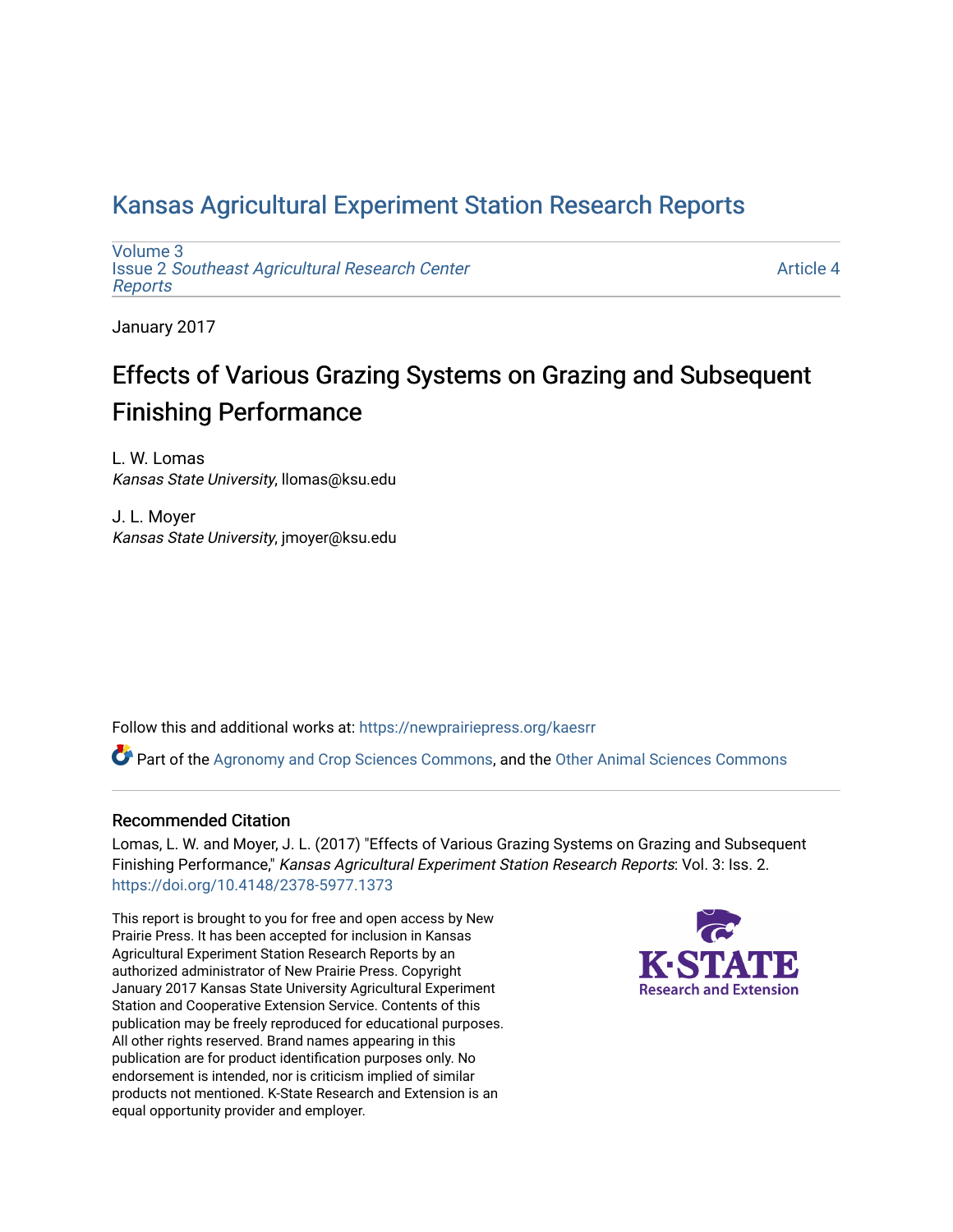### Effects of Various Grazing Systems on Grazing and Subsequent Finishing **Performance**

### **Abstract**

A total of 280 mixed black yearling steers were used to compare grazing and subsequent finishing performance from pastures with 'MaxQ' tall fescue, a wheat-bermudagrass double-crop system, or a wheat-crabgrass double-crop system in 2010, 2011, 2012, 2013, 2014, 2015, and 2016. Daily gains of steers that grazed MaxQ fescue, wheatbermudagrass, or wheat-crabgrass were similar (P > 0.05) in 2010 and 2016. Daily gains of steers that grazed wheat-bermudagrass or wheat-crabgrass were greater (P > 0.05) than those that grazed MaxQ fescue in 2011 and 2012. Daily gains of steers that grazed wheatcrabgrass were greater (P > 0.05) than those that grazed wheat-bermudagrass and similar (P > 0.05) to those that grazed MaxQ fescue in 2013. Daily gains of steers that grazed wheat-crabgrass were greater (P > 0.05) than those that grazed wheat-bermudagrass or Max Q fescue in 2014. In 2015, daily gains of steers that grazed wheat-crabgrass were greater (P < 0.05) than those that grazed wheat-bermudagrass or Max Q fescue and daily gain of steers grazing wheat-bermudagrass was greater (P < 0.05) than that of those that grazed MaxQ fescue. Finishing gains were similar (P > 0.05) among forage systems in 2010, 2012, 2013, and 2014. Finishing gains of steers that grazed MaxQ fescue were greater (P < 0.05) than those that grazed wheat-bermudagrass in 2011 and greater (P < 0.05) than those that grazed wheatbermudagrass or wheat-crabgrass in 2015.

### Keywords

crabgrass, bermudagrass, tall fescue, grazing, stocker cattle, finishing

### Creative Commons License



This work is licensed under a [Creative Commons Attribution 4.0 License](https://creativecommons.org/licenses/by/4.0/).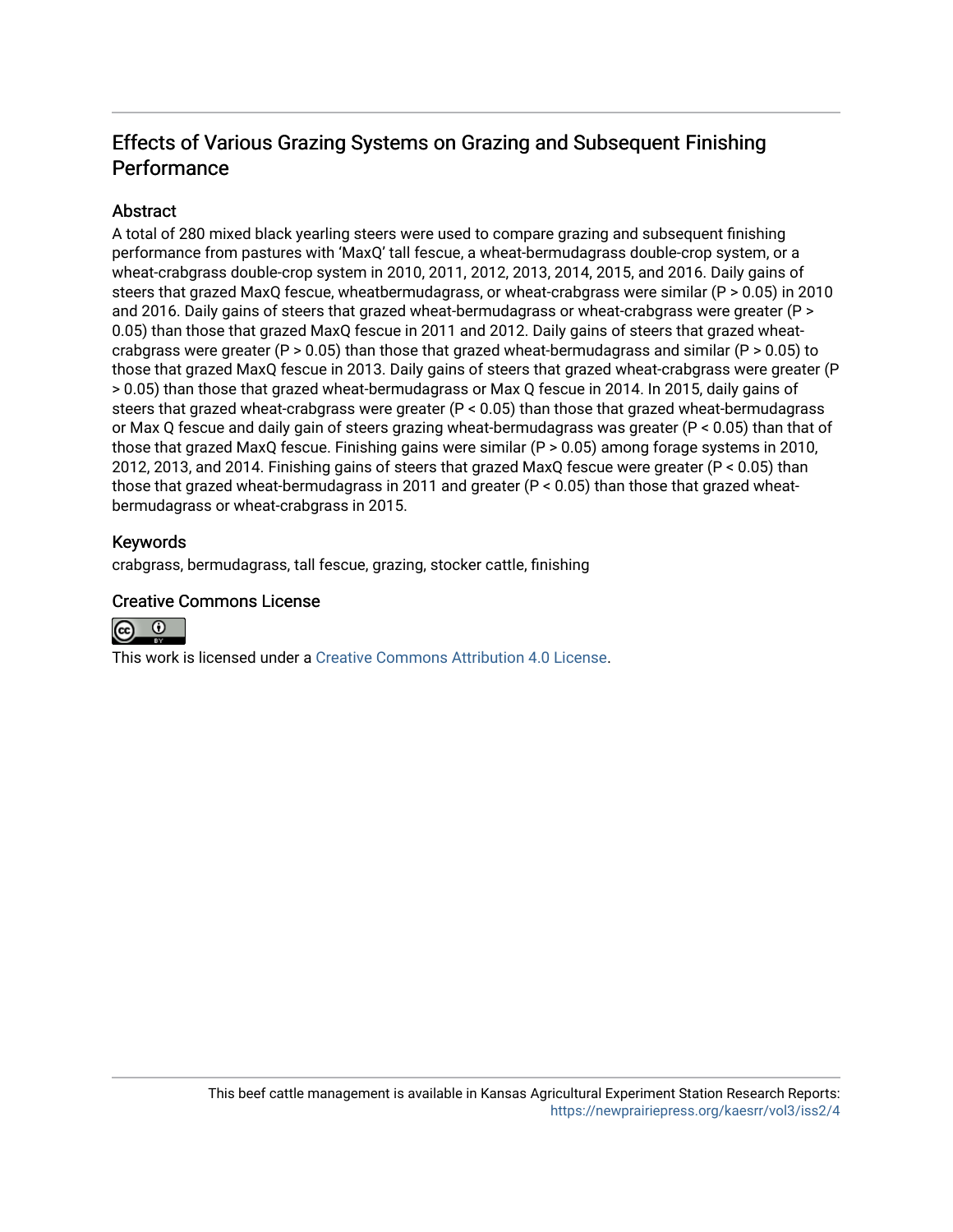

## Effects of Various Grazing Systems on Grazing and Subsequent Finishing Performance

*L.W. Lomas and J.L. Moyer*

### Summary

A total of 280 mixed black yearling steers were used to compare grazing and subsequent finishing performance from pastures with 'MaxQ' tall fescue, a wheat-bermudagrass double-crop system, or a wheat-crabgrass double-crop system in 2010, 2011, 2012, 2013, 2014, 2015, and 2016. Daily gains of steers that grazed MaxQ fescue, wheatbermudagrass, or wheat-crabgrass were similar (*P* > 0.05) in 2010 and 2016. Daily gains of steers that grazed wheat-bermudagrass or wheat-crabgrass were greater (*P* > 0.05) than those that grazed MaxQ fescue in 2011 and 2012. Daily gains of steers that grazed wheat-crabgrass were greater (*P* > 0.05) than those that grazed wheat-bermudagrass and similar ( $P > 0.05$ ) to those that grazed MaxQ fescue in 2013. Daily gains of steers that grazed wheat-crabgrass were greater (*P* > 0.05) than those that grazed wheat-bermudagrass or Max Q fescue in 2014. In 2015, daily gains of steers that grazed wheat-crabgrass were greater ( $P < 0.05$ ) than those that grazed wheat-bermudagrass or Max Q fescue and daily gain of steers grazing wheat-bermudagrass was greater (*P* < 0.05) than that of those that grazed MaxQ fescue. Finishing gains were similar  $(P > 0.05)$  among forage systems in 2010, 2012, 2013, and 2014. Finishing gains of steers that grazed MaxQ fescue were greater (*P* < 0.05) than those that grazed wheat-bermudagrass in 2011 and greater (*P* < 0.05) than those that grazed wheat-bermudagrass or wheat-crabgrass in 2015.

### Introduction

MaxQ tall fescue, a wheat-bermudagrass double-crop system, and a wheat-crabgrass double-crop system have been three of the most promising grazing systems evaluated at the Southeast Agricultural Research Center in the past 20 years, but these systems have never been compared directly in the same study. The objective of this study was to compare grazing and subsequent finishing performance of stocker steers that grazed these three systems.

### Experimental Procedures

From 2010-2016, 40 mixed black yearling steers were weighed on two consecutive days and allotted on April 6, 2010 (633 lb); March 23, 2011 (607 lb); March 22, 2012 (632 lb); April 4, 2013 (678 lb); April 1, 2014 (636 lb); March 31, 2015 (644 lb); and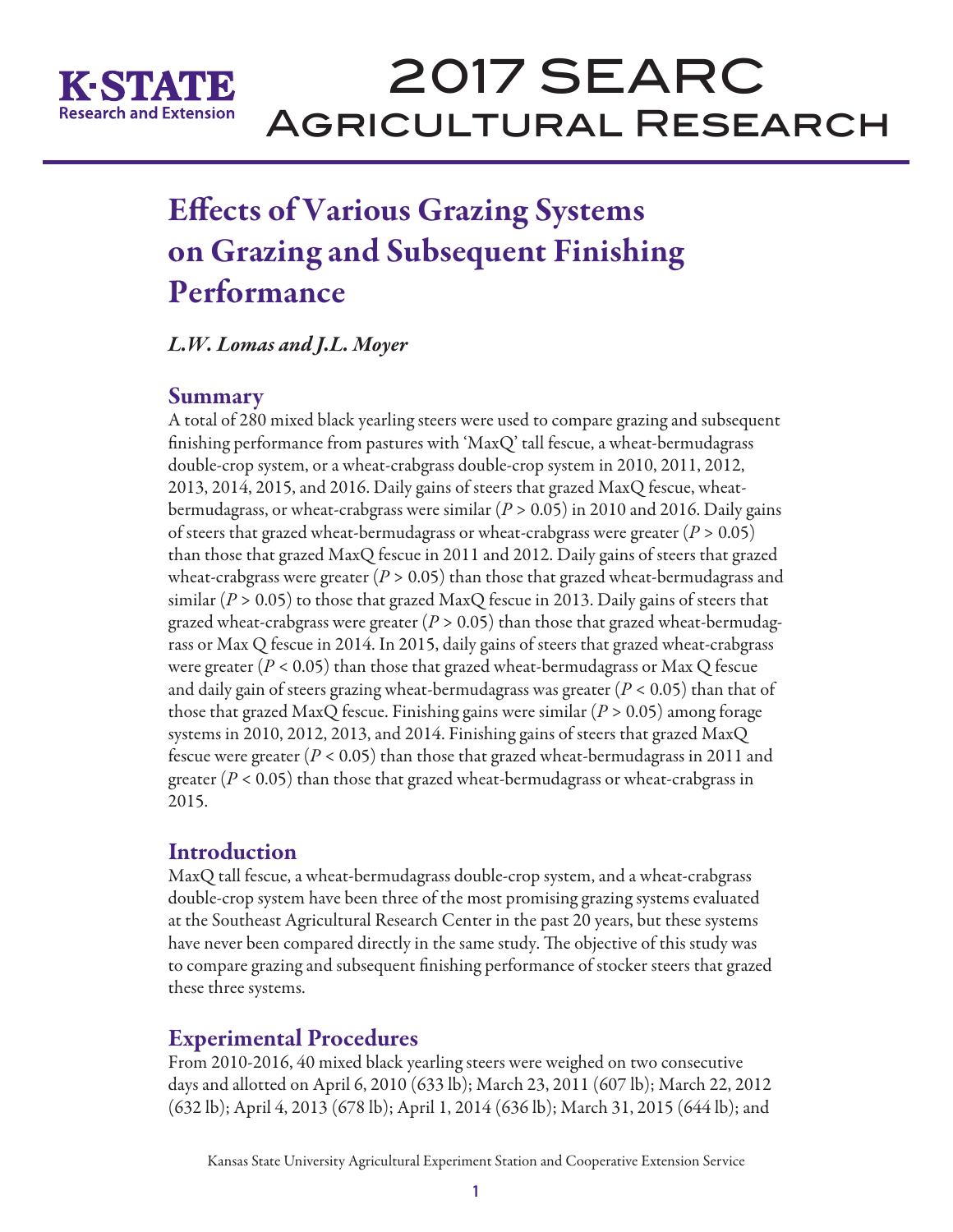March 30, 2016 (600 lb) to three 4-acre pastures of 'Midland 99' bermudagrass, three 4-acre pastures of 'Red River' crabgrass and four 4-acre established pastures of MaxQ tall fescue (4 steers/pasture). The bermudagrass and crabgrass pastures had previously been no-till seeded with approximately 120 lb/a of 'Fuller' hard red winter wheat on September 30, 2009, and September 22, 2010; and 130 lb/a, 95 lb/a, 85 lb/a, 180 lb/a, and 100 lb/a of 'Everest' hard red winter wheat on September 27, 2011, September 25, 2012, September 23, 2013, September 29, 2014, and September 22, 2015, respectively. All pastures were fertilized with 80-40-40 lb/a of N-P<sub>2</sub>O<sub>5</sub>-K<sub>2</sub>O on March 3, 2010; January 27, 2011; January 25, 2012; February 19, 2013; January 28, 2014; February 10, 2015; and February 11, 2016. Bermudagrass and crabgrass pastures received an additional 46 lb/a of nitrogen (N) on May 28, 2010; June 10, 2011; May 18, 2012; July 3, 2013; June 2, 2014; June 8, 2015; and May 23, 2016. Fescue pastures received an additional 46 lb/a of N on August 31, 2010; September 15, 2011; September 18, 2013; September 4, 2014; October 7, 2015; and September 7, 2016. An additional 5 lb/a, 4 lb/a, 4 lb/a, 4 lb/a, 4 lb/a, and 4 lb/a of crabgrass seed was broadcast on crabgrass pastures on April 8, 2011, April 4, 2012, May 7, 2013, April 18, 2014, June 4, 2015, and April 12, 2016, respectively.

Pasture was the experimental unit. No implants or feed additives were used. Weight gain was the primary measurement. Cattle were weighed every 28 days, and forage availability was measured approximately every 28 days with a disk meter calibrated for wheat, bermudagrass, crabgrass, or tall fescue. Cattle were treated for internal and external parasites before being turned out to pasture and later were vaccinated for protection from pinkeye. Steers had free access to commercial mineral blocks that contained 12% calcium, 12% phosphorus, and 12% salt. Wheat-bermudagrass and wheat-crabgrass pastures were grazed continuously until September 14, 2010 (161 days); September 7, 2011 (168 days); September 10, 2013 (159 days); September 3, 2014 (155 days); September 15, 2015 (168 days); and September 15, 2016 (169 days). The fescue pastures were grazed continuously until November 9, 2010 (217 days); October 21, 2011 (212 days); October 29, 2013 (208 days); October 14, 2014 (196 days); November 10, 2015 (224 days); and November 15, 2016 (230 days). In 2012, all pastures were grazed continuously until August 23 (144 days), when grazing on all pastures was terminated due to limited forage availability because of below-average precipitation. Steers were weighed on two consecutive days at the end of the grazing phase.

After the grazing period, cattle were moved to a finishing facility, implanted with Synovex-S (Zoetis, Madison, NJ), and fed a diet of 80% whole-shelled corn, 15% corn silage, and 5% supplement (dry matter basis). Finishing diets were fed for 94 days (wheat-bermudagrass and wheat-crabgrass) or 100 days (fescue) in 2010, 98 days (wheat-bermudagrass and wheat-crabgrass) or 96 days (fescue) in 2011, 105 days in 2012, 105 days (wheat-bermudagrass and wheat-crabgrass) or 91 days (fescue) in 2013, 119 days (wheat-bermudagrass and wheat-crabgrass) or 106 days (fescue) in 2014, and 99 days (wheat-bermudagrass and wheat-crabgrass) or 97 days (fescue) in 2015. All steers were slaughtered in a commercial facility, and carcass data were collected. Cattle that grazed these pastures in 2016 were being finished for slaughter at the time that this report was written.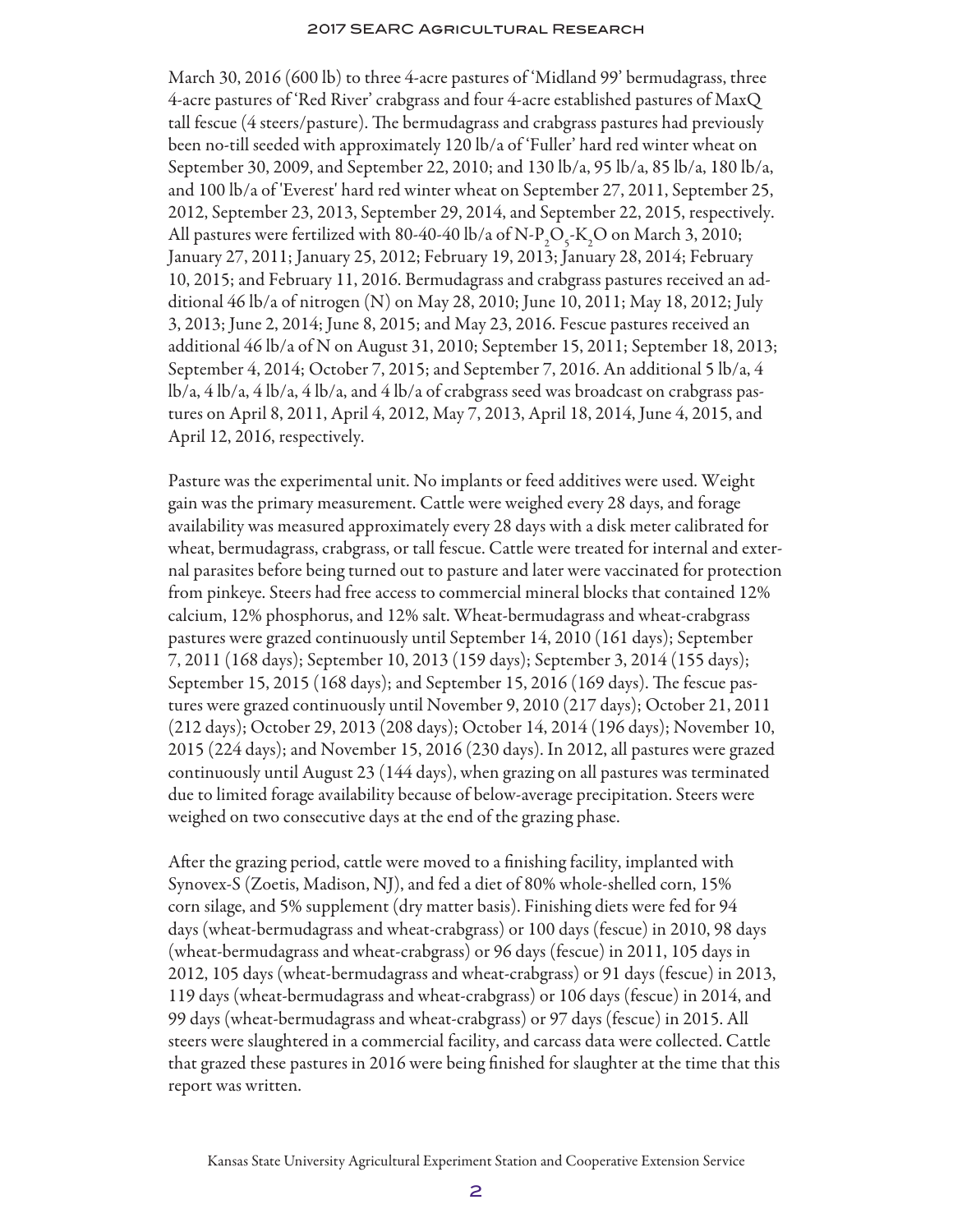### Results and Discussion

Grazing and subsequent finishing performance of steers that grazed MaxQ tall fescue, a wheat-bermudagrass double-crop system, or a wheat-crabgrass double-crop system are presented in Tables 1, 2, 3, 4, 5, and 6 for 2010, 2011, 2012, 2013, 2014, and 2015, respectively. Grazing performance only for 2016 is presented in Table 7. Daily gains of steers that grazed MaxQ tall fescue, wheat-bermudagrass, or wheat-crabgrass were similar ( $P > 0.05$ ) in 2010, but total grazing gain and gain/a were greater ( $P < 0.05$ ) for MaxQ tall fescue than wheat-bermudagrass or wheat-crabgrass because steers grazed MaxQ tall fescue for more days. Gain/a for MaxQ fescue, wheat-bermudagrass, and wheat-crabgrass were 362, 286, and 258 lb/a, respectively. MaxQ tall fescue pastures had greater (*P* < 0.05) average available forage dry matter (DM) than wheat-bermudagrass or wheat-crabgrass. Grazing treatment in 2010 had no effect (*P* > 0.05) on subsequent finishing gains. Steers that grazed MaxQ were heavier (*P* < 0.05) at the end of the grazing phase, maintained their weight advantage through the finishing phase, and had greater  $(P < 0.05)$  hot carcass weight than those that grazed wheat-bermudagrass or wheat-crabgrass pastures. Steers that previously grazed wheat-bermudagrass or wheatcrabgrass had lower (*P* < 0.05) feed:gain than those that had grazed MaxQ.

In 2011, daily gains, total gain, and gain/a of steers that grazed wheat-bermudagrass or wheat-crabgrass were greater  $(P < 0.05)$  than MaxQ fescue. Gain/a for MaxQ fescue, wheat-bermudagrass, and wheat-crabgrass were 307, 347, and 376 lb/a, respectively. MaxQ tall fescue pastures had greater (*P* < 0.05) average available forage DM than wheat-bermudagrass or wheat-crabgrass. This was likely due to greater forage production by MaxQ and/or greater forage intake by steers grazing wheat-bermudagrass and wheat-crabgrass. Steers that grazed MaxQ had greater ( $P < 0.05$ ) finishing gain than those that grazed wheat-bermudagrass and lower (*P* < 0.05) feed:gain than those that grazed wheat-bermudagrass or wheat-crabgrass. Carcass weight was similar (*P* > 0.05) among treatments.

In 2012, daily gains, total gain, and gain/a of steers that grazed wheat-bermudagrass or wheat-crabgrass were greater  $(P < 0.05)$  than MaxQ fescue. Gain/a for MaxQ fescue, wheat-bermudagrass, and wheat-crabgrass were 226, 325, and 313 lb/a, respectively. MaxQ tall fescue pastures had greater  $(P < 0.05)$  average available forage DM than wheat-bermudagrass or wheat-crabgrass. Grazing treatment had no effect (*P* > 0.05) on subsequent finishing performance or carcass characteristics.

In 2013, daily gain was greater (*P* < 0.05) for steers that grazed wheat-crabgrass than for those that grazed wheat-bermudagrass, and daily gain from MaxQ fescue and wheatbermudagrass were similar (*P* > 0.05). Gain/a for MaxQ fescue, wheat-bermudagrass, and wheat-crabgrass were 338, 244, and 316 lb/a, respectively. Gain/a was greater (*P* < 0.05) for MaxQ fescue and wheat-crabgrass than for wheat-bermudagrass. Overall gain was not different between forage systems; however, steers grazed MaxQ fescue for 49 more days than wheat-bermudagrass or wheat-crabgrass. Overall daily gain was greater ( $P < 0.05$ ) for wheat-crabgrass than for MaxQ tall fescue. MaxQ tall fescue pastures had greater (*P* < 0.05) average available forage DM than wheat-bermudagrass or wheat-crabgrass and wheat-bermudagrass pastures had more (*P* < 0.05) available forage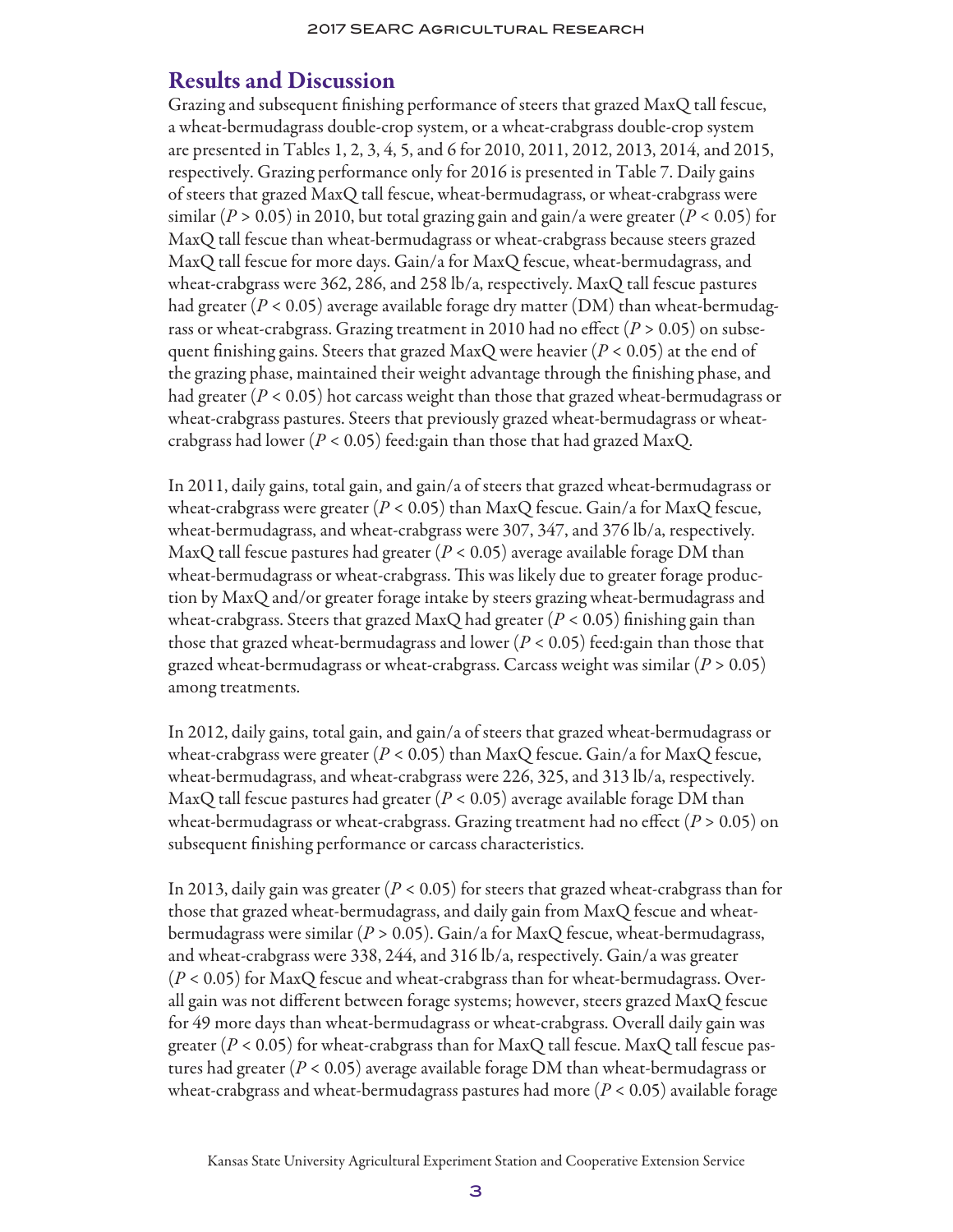DM than wheat-crabgrass. Grazing treatment had no effect (*P* > 0.05) on subsequent finishing daily gain or carcass characteristics.

In 2014, daily gain was greater  $(P < 0.05)$  for steers that grazed wheat-crabgrass than for those that grazed wheat-bermudagrass or 'Max Q' fescue, and daily gain from MaxQ fescue and wheat-bermudagrass were similar (*P* > 0.05). Gain/a for MaxQ fescue, wheat-bermudagrass, and wheat-crabgrass were 370, 282, and 383 lb/a, respectively. Gain/a was greater  $(P < 0.05)$  for MaxQ fescue and wheat-crabgrass than for wheatbermudagrass. Overall gain and overall daily gain for wheat-crabgrass were greater (*P* < 0.05) than for wheat-bermudagrass or MaxQ fescue, while overall gain and overall daily gain for MaxQ fescue and wheat-bermudagrass were similar (*P* > 0.05). MaxQ tall fescue pastures had greater  $(P < 0.05)$  average available forage DM than wheat-bermudagrass or wheat-crabgrass and wheat-bermudagrass pastures had more (*P* < 0.05) available forage DM than wheat-crabgrass. Grazing treatment had no effect  $(P > 0.05)$ on subsequent finishing daily gain or carcass characteristics.

In 2015, daily gain was greater (*P* < 0.05) for steers that grazed wheat-crabgrass than for those that grazed wheat-bermudagrass or MaxQ fescue, and daily gain from wheat-bermudagrass was greater ( $P < 0.05$ ) than for those that grazed MaxQ fescue. Gain/a for MaxQ fescue, wheat-bermudagrass, and wheat-crabgrass were 291, 337, and 396 lb/a, respectively. Gain/a was greater  $(P < 0.05)$  for wheat-crabgrass than for wheat-bermudagrass and MaxQ fescue and greater (*P* < 0.05) for wheat-bermudagrass than MaxQ fescue. Overall gain for Max Q fescue was greater (*P* < 0.05) than for wheat-bermudagrass or wheat-crabgrass, while overall gain for wheat-bermudagrass and wheat-crabgrass were similar (*P* > 0.05). Overall daily gains were similar (*P* > 0.05) among forage systems. MaxQ tall fescue pastures had greater (*P* < 0.05) average available forage DM than wheat-bermudagrass or wheat-crabgrass and wheat-bermudagrass pastures had more (*P* < 0.05) available forage DM than wheat-crabgrass. Slaughter weight, finishing gains, hot carcass weight, and ribeye area of steers that grazed MaxQ fescue were greater  $(P < 0.05)$  and feed:gain was less ( $P < 0.05$ ) than those that grazed wheat-bermudagrass or wheat-crabgrass. Much of this difference in finishing performance can be attributed to muddier feedlot conditions during the time that the wheat-bermudagrass and wheatcrabgrass steers were being finished for slaughter than for the MaxQ fescue cattle.

In 2016, daily gains were similar ( $P > 0.05$ ) for steers that grazed MaxQ tall fescue, a wheat-bermudagrass double-crop system, or a wheat-crabgrass double-crop system. However, MaxQ tall fescue pastures were grazed 61 days longer and as a result produced greater (*P* < 0.05) steer grazing gain, heavier (*P* < 0.05) steer ending weight, and greater (*P* < 0.05) gain per acre than wheat-bermudagrass or wheat-crabgrass pastures. Gain/a for MaxQ fescue, wheat-bermudagrass, and wheat-crabgrass were 368, 280, and 287 lb/a, respectively. Average available forage DM for MaxQ tall fescue was greater (*P* < 0.05) than for the wheat-bermudagrass double-crop system or wheat-crabgrass double-crop system and average available forage DM for the wheat-bermudagrass double-crop system was greater  $(P < 0.05)$  than for the wheat-crabgrass double-crop system.

Hotter, drier weather during the summer of 2011 and 2012 likely provided more favorable growing conditions for bermudagrass and crabgrass than for fescue, which was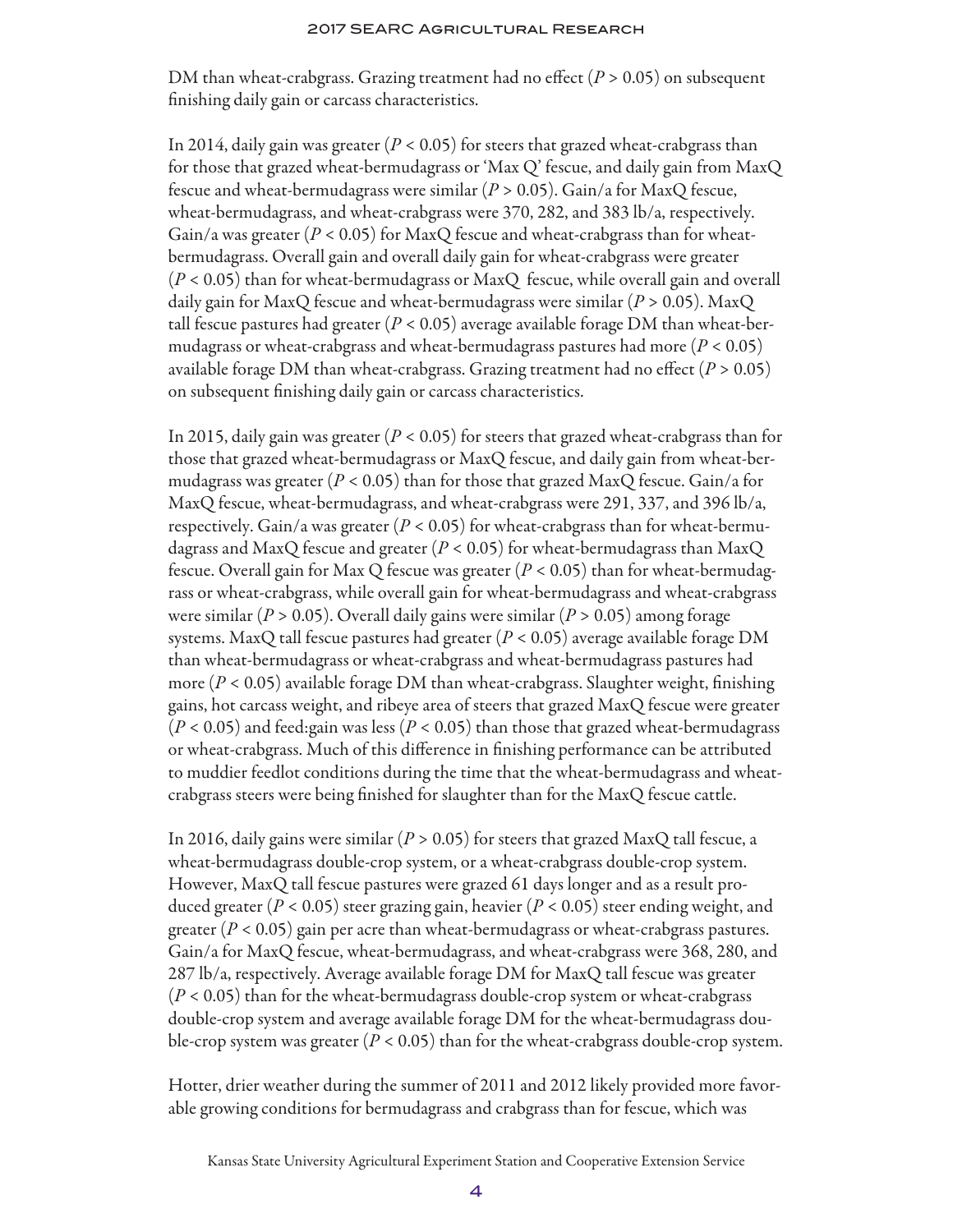reflected in greater  $(P < 0.05)$  gains by cattle grazing those pastures. Lack of precipitation also reduced the length of the grazing season for MaxQ fescue pastures in 2012, which resulted in less fall grazing and lower gain/a than was observed for those pastures in 2010, 2011, 2013, 2014, 2015, and 2016.

|                                              |             | Forage system     |                   |
|----------------------------------------------|-------------|-------------------|-------------------|
|                                              |             | Wheat-            | Wheat-            |
| Item                                         | MaxQ fescue | bermudagrass      | crabgrass         |
| Grazing phase                                |             |                   |                   |
| Number of days                               | 217         | 161               | 161               |
| Number of head                               | 16          | 12                | 12                |
| Initial weight, lb                           | 633         | 633               | 633               |
| Ending weight, lb                            | 995a        | 919b              | 891b              |
| Gain, lb                                     | 362a        | 286b              | 258 <sub>b</sub>  |
| Daily gain, lb                               | 1.67        | 1.78              | 1.60              |
| Gain/a, lb                                   | 362a        | 286b              | 258b              |
| Average available forage dry matter, lb/a    | 6214a       | 3497b             | 3174c             |
| Finishing phase                              |             |                   |                   |
| Number of days                               | 100         | 94                | 94                |
| Beginning weight, lb                         | 995a        | 919b              | 891b              |
| Ending weight, lb                            | 1367a       | 1281b             | 1273b             |
| Gain, lb                                     | 372         | 361               | 382               |
| Daily gain, lb                               | 3.72        | 3.84              | 4.07              |
| Daily dry matter intake, lb                  | 27.3a       | 24.6b             | 25.2 <sub>b</sub> |
| Feed:gain                                    | 7.35a       | 6.42 <sub>b</sub> | 6.22 <sub>b</sub> |
| Hot carcass weight, lb                       | 847a        | 794b              | 790b              |
| Backfat, in.                                 | 0.43        | 0.38              | 0.35              |
| Ribeye area, sq. in.                         | 12.5        | 12.5              | 12.2              |
| Yield grade                                  | 2.8         | 2.5               | 2.5               |
| Marbling score <sup>1</sup>                  | 649         | 590               | 592               |
| Percentage USDA choice grade                 | 100         | 92                | 83                |
| Overall performance (grazing plus finishing) |             |                   |                   |
| Number of days                               | 317         | 255               | 255               |
| Gain, lb                                     | 734a        | 648b              | 640b              |
| Daily gain, lb                               | 2.32a       | 2.54b             | 2.51ab            |

Table 1. Effects of forage system on grazing and subsequent performance of stocker steers, Southeast Agricultural Research Center, 2010

 $1500 =$  small,  $600 =$  modest,  $700 =$  moderate.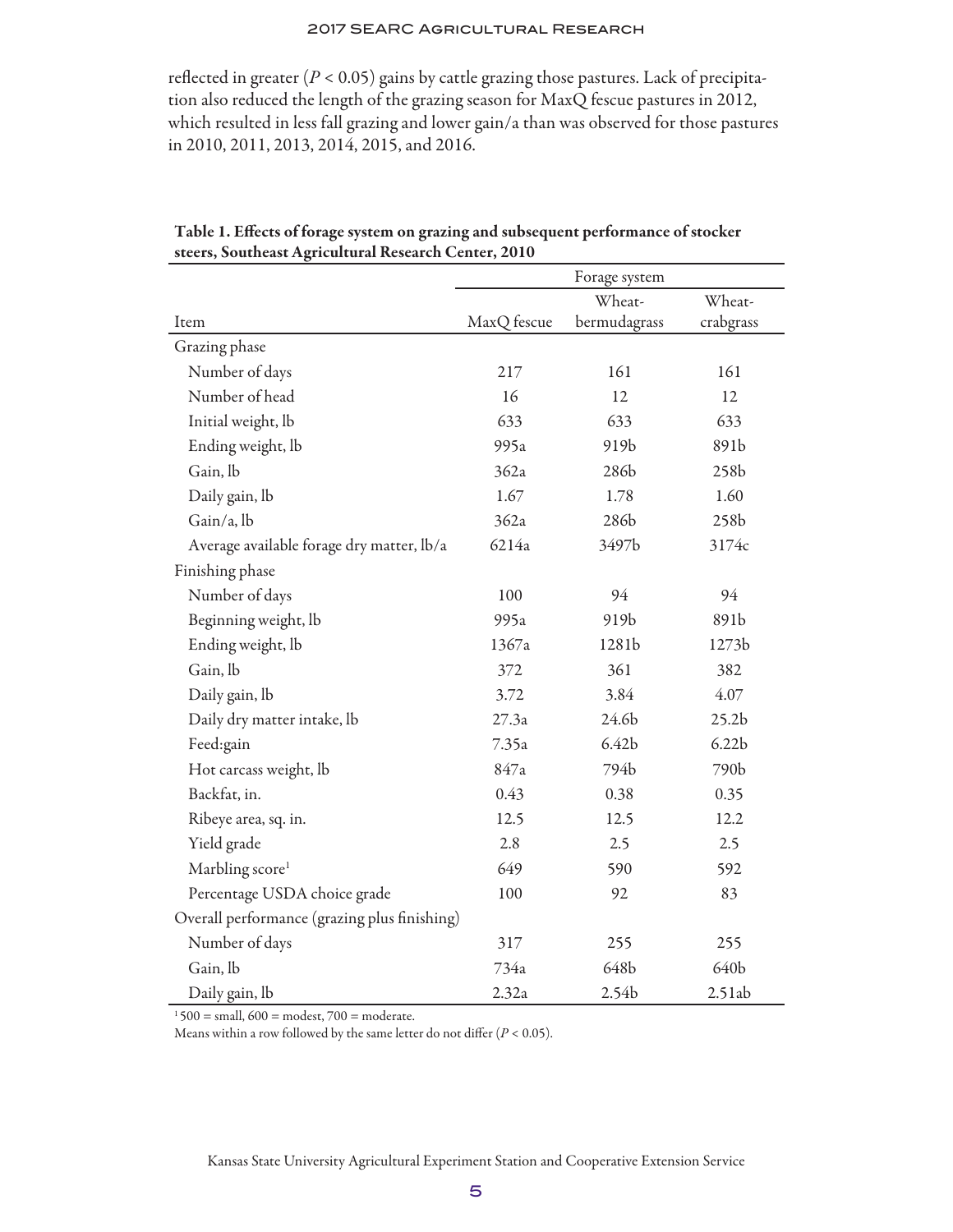|                                              | Forage system |                   |                   |
|----------------------------------------------|---------------|-------------------|-------------------|
|                                              |               | Wheat-            | Wheat-            |
| Item                                         | MaxQ fescue   | bermudagrass      | crabgrass         |
| Grazing phase                                |               |                   |                   |
| Number of days                               | 212           | 168               | 168               |
| Number of head                               | 16            | 12                | 12                |
| Initial weight, lb                           | 607           | 607               | 607               |
| Ending weight, lb                            | 914a          | 954b              | 982b              |
| Gain, lb                                     | 307a          | 347b              | 376b              |
| Daily gain, lb                               | 1.45a         | 2.07 <sub>b</sub> | 2.24 <sub>b</sub> |
| Gain/a, lb                                   | 307a          | 347b              | 376b              |
| Average available forage dry matter, lb/a    | 5983a         | 4172b             | 3904c             |
| Finishing phase                              |               |                   |                   |
| Number of days                               | 96            | 98                | 98                |
| Beginning weight, lb                         | 914a          | 954b              | 982b              |
| Ending weight, lb                            | 1355          | 1344              | 1385              |
| Gain, lb                                     | 442a          | 389b              | 403ab             |
| Daily gain, lb                               | 4.60a         | 3.97 <sub>b</sub> | 4.11ab            |
| Daily dry matter intake, lb                  | 27.9          | 28.0              | 29.3              |
| Feed:gain                                    | 6.09a         | 7.07 <sub>b</sub> | 7.13 <sub>b</sub> |
| Hot carcass weight, lb                       | 841           | 833               | 859               |
| Backfat, in.                                 | 0.41          | 041               | 0.44              |
| Ribeye area, sq. in.                         | 12.9          | 13.0              | 13.3              |
| Yield grade                                  | 2.6           | 2.7               | 2.8               |
| Marbling score <sup>1</sup>                  | 619           | 640               | 612               |
| Percentage USDA choice grade                 | 100           | 92                | 92                |
| Overall performance (grazing plus finishing) |               |                   |                   |
| Number of days                               | 308           | 266               | 266               |
| Gain, lb                                     | 749           | 737               | 779               |
| Daily gain, lb                               | 2.43a         | 2.77 <sub>b</sub> | 2.93 <sub>b</sub> |

| Table 2. Effects of forage system on grazing and subsequent performance of stocker |  |  |
|------------------------------------------------------------------------------------|--|--|
| steers, Southeast Agricultural Research Center, 2011                               |  |  |

 $1600$  = modest,  $700$  = moderate.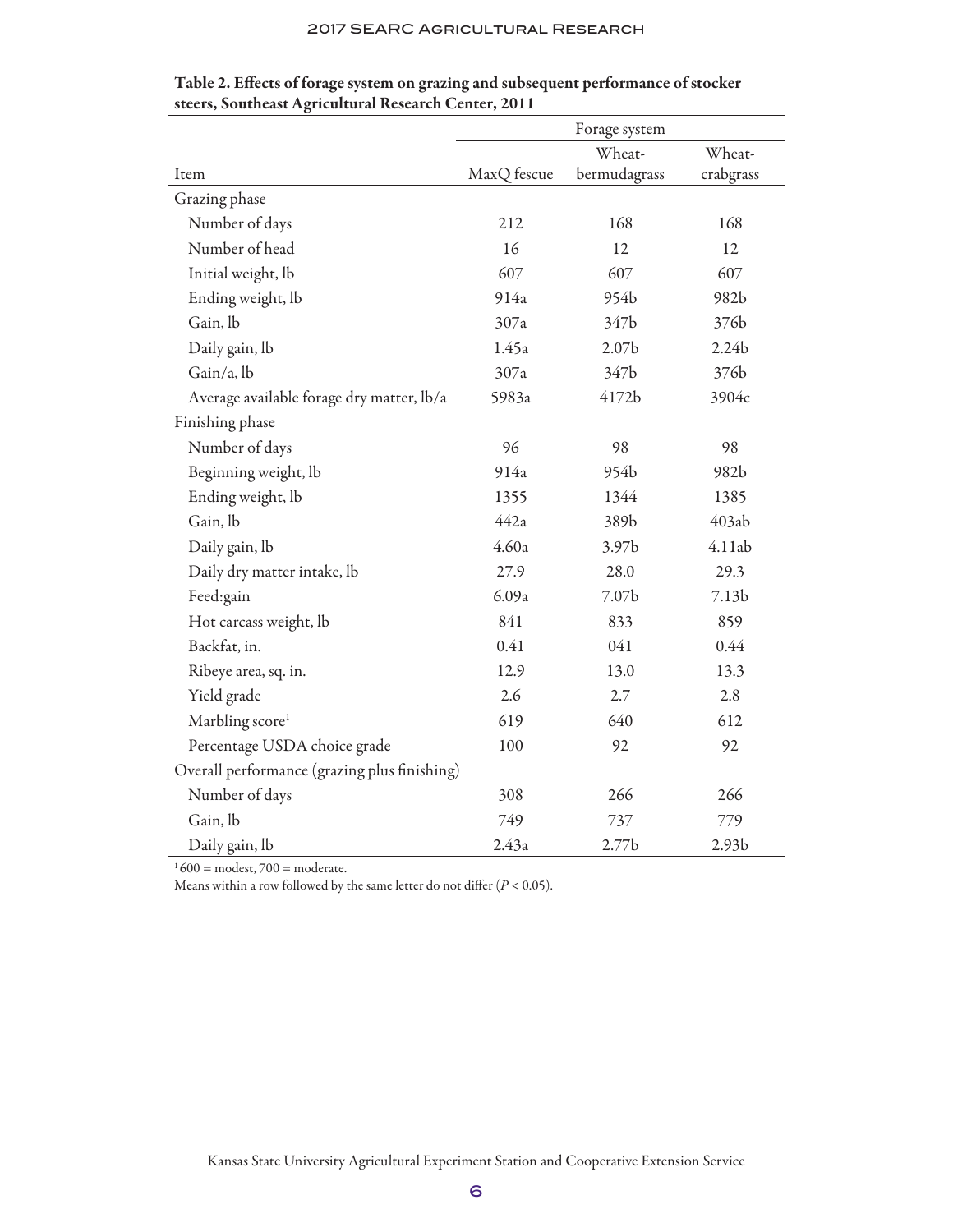|                                              | Forage system |                   |                   |
|----------------------------------------------|---------------|-------------------|-------------------|
|                                              |               | Wheat-            | Wheat-            |
| Item                                         | MaxQ fescue   | bermudagrass      | crabgrass         |
| Grazing phase                                |               |                   |                   |
| Number of days                               | 144           | 144               | 144               |
| Number of head                               | 16            | 12                | 12                |
| Initial weight, lb                           | 632           | 632               | 632               |
| Ending weight, lb                            | 858a          | 957b              | 945b              |
| Gain, lb                                     | 226a          | 325b              | 313b              |
| Daily gain, lb                               | 1.57a         | 2.26 <sub>b</sub> | 2.17 <sub>b</sub> |
| Gain/a, lb                                   | 226a          | 325b              | 313b              |
| Average available forage dry matter, lb/a    | 5983a         | 4172b             | 3904c             |
| Finishing phase                              |               |                   |                   |
| Number of days                               | 105           | 105               | 105               |
| Beginning weight, lb                         | 858a          | 957b              | 945b              |
| Ending weight, lb                            | 1355          | 1409              | 1431              |
| Gain, lb                                     | 497           | 451               | 486               |
| Daily gain, lb                               | 4.73          | 4.30              | 4.63              |
| Daily dry matter intake, lb                  | 30.7          | 28.3              | 29.1              |
| Feed:gain                                    | 6.53          | 6.61              | 6.28              |
| Hot carcass weight, lb                       | 840           | 873               | 887               |
| Backfat, in.                                 | 0.44          | 0.38              | 0.45              |
| Ribeye area, sq. in.                         | 12.6          | 12.8              | 13.3              |
| Yield grade                                  | 2.8           | 2.7               | 2.8               |
| Marbling score <sup>1</sup>                  | 625           | 591               | 603               |
| Percentage USDA choice grade                 | 100           | 83                | 92                |
| Overall performance (grazing plus finishing) |               |                   |                   |
| Number of days                               | 249           | 249               | 249               |
| Gain, lb                                     | 722           | 776               | 799               |
| Daily gain, lb                               | 2.90          | 3.12              | 3.21              |

Table 3. Effects of forage system on grazing and subsequent performance of stocker steers, Southeast Agricultural Research Center, 2012

 $1500$  = small,  $600$  = modest,  $700$  = moderate.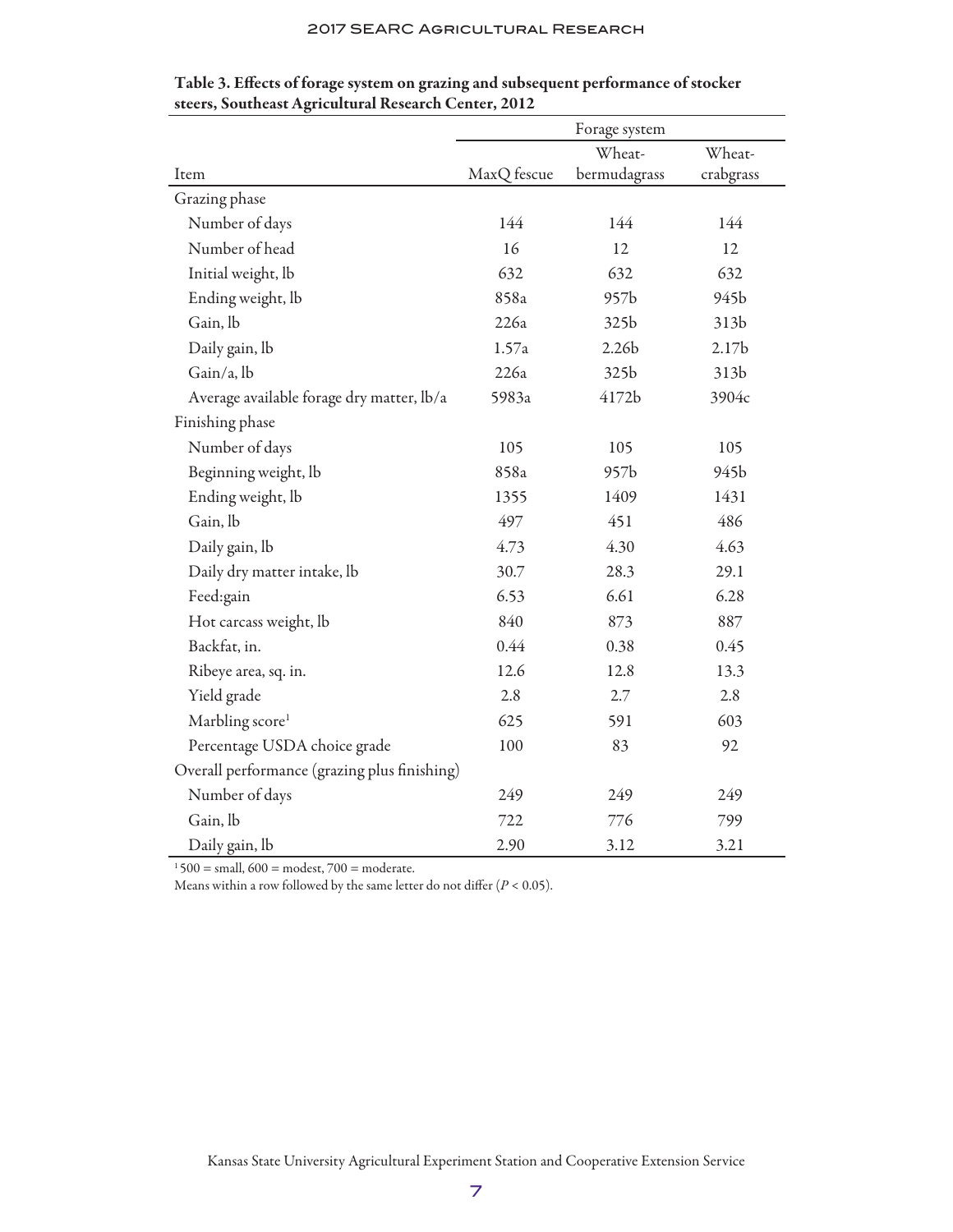|                                              | Forage system |                  |           |
|----------------------------------------------|---------------|------------------|-----------|
|                                              |               | Wheat-           | Wheat-    |
| Item                                         | MaxQ fescue   | bermudagrass     | crabgrass |
| Grazing phase                                |               |                  |           |
| Number of days                               | 208           | 159              | 159       |
| Number of head                               | 16            | 12               | 12        |
| Initial weight, lb                           | 678           | 678              | 678       |
| Ending weight, lb                            | 1017a         | 923 <sub>b</sub> | 994a      |
| Gain, lb                                     | 338a          | 244b             | 316a      |
| Daily gain, lb                               | 1.63ab        | 1.54a            | 1.99b     |
| Gain/a, lb                                   | 338a          | 244b             | 316a      |
| Average available forage dry matter, lb/a    | 6290a         | 3590b            | 2980c     |
| Finishing phase                              |               |                  |           |
| Number of days                               | 91            | 105              | 105       |
| Beginning weight, lb                         | 1017a         | 923 <sub>b</sub> | 994a      |
| Ending weight, lb                            | 1390          | 1387             | 1480      |
| Gain, lb                                     | 374a          | 464b             | 486b      |
| Daily gain, lb                               | 4.11          | 4.42             | 4.63      |
| Daily dry matter intake, lb                  | 27.1          | 27.7             | 28.1      |
| Feed:gain                                    | 6.64          | 6.29             | 6.09      |
| Hot carcass weight, lb                       | 862           | 860              | 918       |
| Backfat, in.                                 | 0.40          | 0.38             | 0.46      |
| Ribeye area, sq. in.                         | 12.7          | 13.6             | 13.5      |
| Yield grade                                  | 2.6           | 2.2              | 2.4       |
| Marbling score <sup>1</sup>                  | 594           | 599              | 612       |
| Percentage USDA choice grade                 | 94            | 100              | 92        |
| Overall performance (grazing plus finishing) |               |                  |           |
| Number of days                               | 299           | 264              | 264       |
| Gain, lb                                     | 712           | 708              | 802       |
| Daily gain, lb                               | 2.38ac        | 2.68bc           | 3.04b     |

Table 4. Effects of forage system on grazing and subsequent performance of stocker steers, Southeast Agricultural Research Center, 2013

 $1500$  = small,  $600$  = modest,  $700$  = moderate.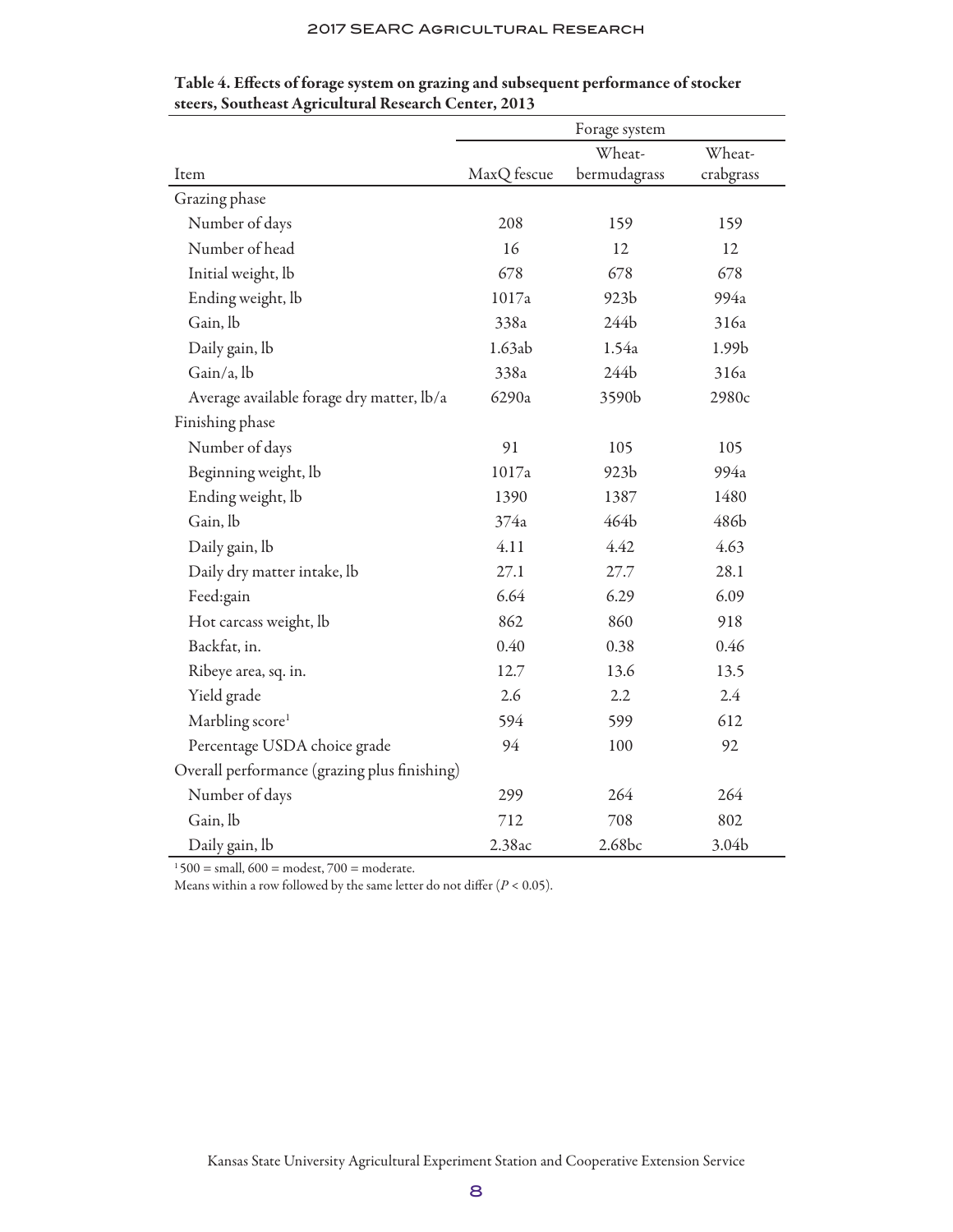|                                              | Forage system |                  |                   |
|----------------------------------------------|---------------|------------------|-------------------|
|                                              |               | Wheat-           | Wheat-            |
| Item                                         | MaxQ fescue   | bermudagrass     | crabgrass         |
| Grazing phase                                |               |                  |                   |
| Number of days                               | 196           | 155              | 155               |
| Number of head                               | 16            | 12               | 12                |
| Initial weight, lb                           | 636           | 636              | 636               |
| Ending weight, lb                            | 1006a         | 918b             | 1019a             |
| Gain, lb                                     | 370a          | 282 <sub>b</sub> | 383a              |
| Daily gain, lb                               | 1.89a         | 1.82a            | 2.47 <sub>b</sub> |
| Gain/a, lb                                   | 370a          | 282 <sub>b</sub> | 383a              |
| Average available forage dry matter, lb/a    | 5733a         | 3344b            | 2509c             |
| Finishing phase                              |               |                  |                   |
| Number of days                               | 106           | 119              | 119               |
| Beginning weight, lb                         | 1006a         | 918 <sub>b</sub> | 1019a             |
| Ending weight, lb                            | 1461a         | 1405a            | 1548b             |
| Gain, lb                                     | 455a          | 487ab            | 529b              |
| Daily gain, lb                               | 4.29          | 4.09             | 4.45              |
| Daily dry matter intake, lb                  | 28.9          | 29.0             | 29.2              |
| Feed:gain                                    | 6.80          | 7.08             | 6.57              |
| Hot carcass weight, lb                       | 906a          | 871a             | 960b              |
| Backfat, in.                                 | 0.48a         | 0.49a            | 0.61 <sub>b</sub> |
| Ribeye area, sq. in.                         | 13.3a         | 12.4b            | 12.7 <sub>b</sub> |
| Yield grade                                  | 2.6           | 2.7              | 3.3               |
| Marbling score <sup>1</sup>                  | 648           | 639              | 648               |
| Percentage USDA choice grade                 | 100           | 100              | 100               |
| Overall performance (grazing plus finishing) |               |                  |                   |
| Number of days                               | 302           | 274              | 274               |
| Gain, lb                                     | 825a          | 769a             | 912b              |
| Daily gain, lb                               | 2.73a         | 2.81a            | 3.33 <sub>b</sub> |

Table 5. Effects of forage system on grazing and subsequent performance of stocker steers, Southeast Agricultural Research Center, 2014

 $1600$  = modest,  $700$  = moderate.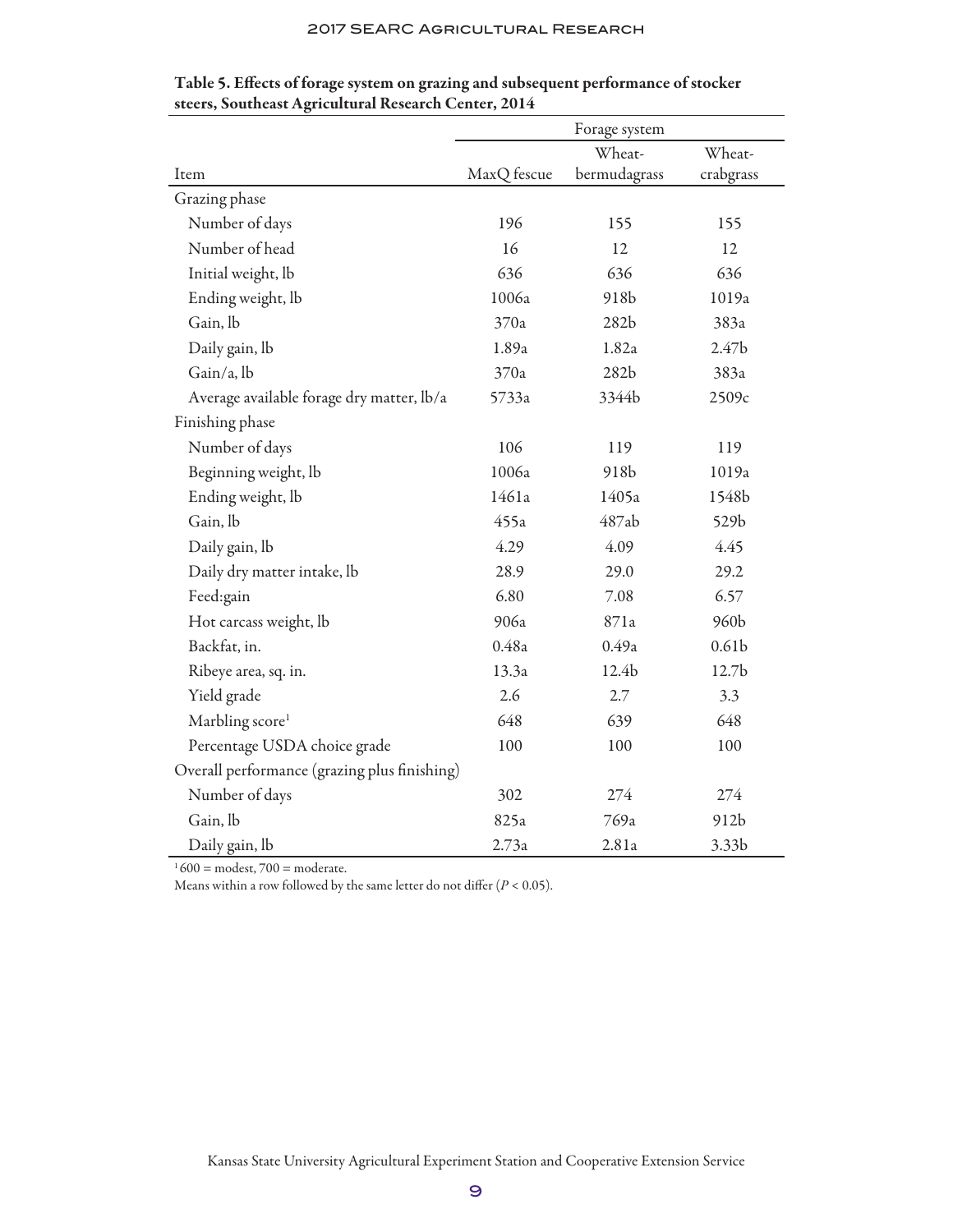|                                              | Forage system |                   |                   |
|----------------------------------------------|---------------|-------------------|-------------------|
|                                              |               | Wheat-            | Wheat-            |
| Item                                         | MaxQ fescue   | bermudagrass      | crabgrass         |
| Grazing phase                                |               |                   |                   |
| Number of days                               | 224           | 168               | 168               |
| Number of head                               | 16            | 12                | 12                |
| Initial weight, lb                           | 644           | 644               | 644               |
| Ending weight, lb                            | 934a          | 982b              | 1040c             |
| Gain, lb                                     | 291a          | 337b              | 396с              |
| Daily gain, lb                               | 1.30a         | 2.01 <sub>b</sub> | 2.36c             |
| Gain/a, lb                                   | 291a          | 337b              | 396с              |
| Average available forage dry matter, lb/a    | 6911a         | 3507b             | 3154c             |
| Finishing phase                              |               |                   |                   |
| Number of days                               | 97            | 99                | 99                |
| Beginning weight, lb                         | 934a          | 982b              | 1040c             |
| Ending weight, lb                            | 1359a         | 1230b             | 1264b             |
| Gain, lb                                     | 425a          | 248b              | 224b              |
| Daily gain, lb                               | 4.38a         | 2.51 <sub>b</sub> | 2.26 <sub>b</sub> |
| Daily dry matter intake, lb                  | 26.9a         | 25.4a             | 29.5 <sub>b</sub> |
| Feed:gain                                    | 6.19a         | 10.29b            | 13.26c            |
| Hot carcass weight, lb                       | 843a          | 762b              | 784b              |
| Backfat, in.                                 | 0.44          | 0.45              | 0.41              |
| Ribeye area, sq. in.                         | 12.6a         | 11.1 <sub>b</sub> | 11.2 <sub>b</sub> |
| Yield grade                                  | 2.7           | 2.7               | 2.7               |
| Marbling score <sup>1</sup>                  | 635           | 599               | 597               |
| Percentage USDA choice grade                 | 94            | 100               | 100               |
| Overall performance (grazing plus finishing) |               |                   |                   |
| Number of days                               | 321           | 267               | 267               |
| Gain, lb                                     | 715a          | 586b              | 620b              |
| Daily gain, lb                               | 2.23          | 2.19              | 2.32              |

Table 6. Effects of forage system on grazing and subsequent performance of stocker steers, Southeast Agricultural Research Center, 2015

 $1500$  = small,  $600$  = modest,  $700$  = moderate.